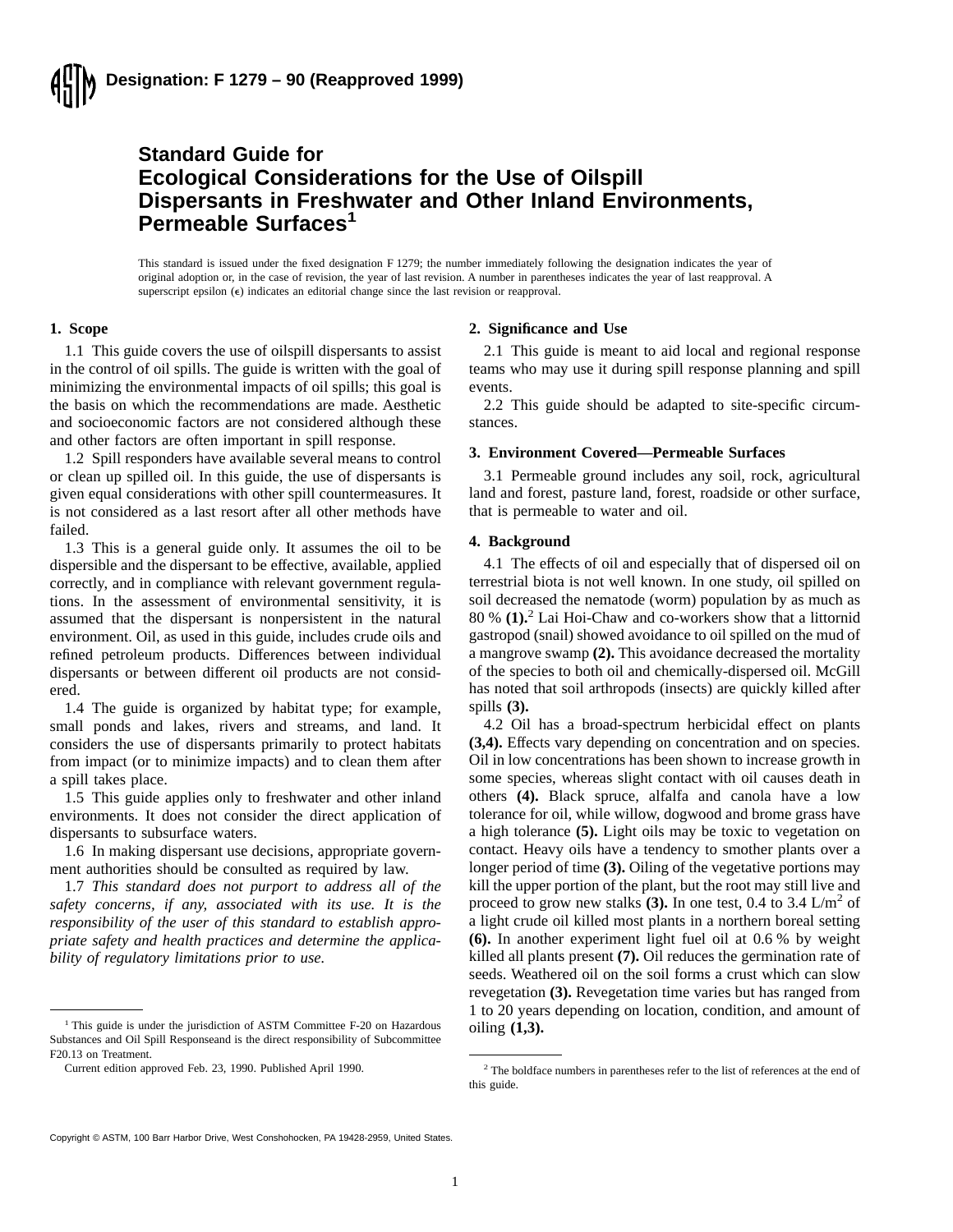4.3 Oil spilled on ground will penetrate the surface, the rate of penetration depending on soil type, pore size, depth of the water table, and oil type. Studies on marine beaches show that dispersants increase the oil penetration. Dispersants increase the penetration rate and depth **(8,9).** Rowland and co-workers showed that dispersants premixed with oil increased penetration into supratidal sediment **(10).** Dewling and Silva examined the use of dispersants on a beach in Brazil and determined that the average penetration of oil was increased from 5 to 60 cm by the use of hydrocarbon-based dispersants **(11).**

4.4 Oil degradation takes place on soil surfaces under many conditions. Factors that increase degradation rate and amount include high oxygen level, ample but not excessive (saturating) moisture, slightly alkaline pH, high temperature and ample nutrients **(1).** Initially after a spill, the diversity of soil microorganisms is decreased by the toxicity of the oil, but the total number is increased due to the increase in number of oleoclasts (oil degrading microorganisms). Soil respiration increases after a spill **(1).** Parkinson showed in a test spill on northern boreal soil that soil respiration increased 100 % and the bacterial numbers increased tenfold **(12).**

4.5 Microbial degradation of oil occurs primarily at the soil surface **(1,3,13).** One study showed that below 15 cm there was little degradation **(14).** Degradation occurs primarily at the surface due to oxgyen, low but sufficient moisture, supply of nutrients, and because the highest population of oleoclasts is there **(1).**

4.6 Contamination of groundwater is of prime concern in land spills. Little oil degradation takes place in groundwater and dilution alone would take many years to allow use of a groundwater supply contaminated by an oil spill **(1,15).** One study estimated that 120 to 750 years of rainfall dilution alone would be required so that the supply could be used for human consumption **(15).**

4.7 Several remediation techniques have been demonstrated for oiled soils **(1,3,5).** Most of these techniques involve aeration, addition of fertilizer, and planting of cover crops. These techniques are well-documented and have been effective in restoring agricultural land to full production in as little as five years. No scientific evidence is available to show that dispersants have a useful role in these remediation techniques.

## **5. General Considerations for Making Dispersant Use Decisions**

5.1 The dispersant use decision is, in this case as most others, one of tradeoffs. The use of dispersants can reduce the adverse effects of spilled oil on certain biological species at the expense of other components of the ecosystem.

5.2 In most cases the mortality of individual creatures is of less concern than the destruction of habitat. The repopulation of areas after the spill will occur naturally when an area becomes a suitable habitat for a given species.

5.3 Groundwater protection is a high priority for land spills. Groundwater contamination has serious consequences and is difficult to clean up. Groundwater should be protected during land spill cleanup.

## **6. Recommendations**

6.1 Where groundwater contamination is not a concern, the use of dispersants may be considered as a spill countermeasure.

6.2 The use of dispersants on permeable surfaces is not recommended where groundwater can be affected. Consultation with a groundwater specialist is recommended.

6.3 Degradation of oil occurs naturally on many soils and the use of dispersants can move oil downward where it degrades more slowly. The use of dispersants is only recommended when other technologies are ineffective in reducing the potential for oil runoff or animal contact. This is one of the environmental trade-off situations.

## **7. Keywords**

7.1 dispersants; freshwater; inland; oil spill; oilspill dispersants; permeable; soil

### **REFERENCES**

- (**1**) Bossert, I., and Bartha, R. "The Fate of Petroleum in Soil Ecosystems," *Petroleum Microbiology*, R. M. Atlas, ed., MacMillan Publishing Company, New York, NY, 1984, pp. 435–473.
- (**2**) Lai, H. C., Lim, C. P., and Lee, K. T. "Effects of Naturally and Chemically Dispersed Oil on Invertebrates in Mangrove Swamps." *Fate and Effects of Oil in the Mangrove Environment*, eds. H. C. Lai and M. C. Feng, Universiti Sains Malaysia, Singapore, 1984, pp. 101–114.
- (**3**) McGill, W. B., and Bergstrom, D., "Inland Oil Spills and their Impacts on Land," *Stress on Land in Canada*, Lands Directorate, Environment Canada, Ottawa, Ont., 1983, pp. 153–181.
- (**4**) Baker, J. M., "The Effects of Oil on Plant Physiology," *The Ecological Effects of Oil Pollution on Littoral Communities*, E. B. Cowell, ed., Institute of Petroleum, London, England, 1971, pp. 88–98.
- (**5**) McGill, W. B. *An Introduction for Field Personnel to the Effects of Oil Spills on Soil and Some General Restoration and Cleanup Procedures*, Canadian Petroleum Association, Calgary, Alta., 1976.
- (**6**) Hutchinson, T. C., and Hellebust, J. A., *Oil Spills and Vegetation at Norman Wells, N.W.T.*, Task Force on Northern Oil Development,

Department of Indian and Northern Affairs, Ottawa, Ont., 1974.

- (**7**) Swader, F. N., "Persistance and Effects of a Light Fuel Oil in Soil," *Proceedings of the 1975 Oil Spill Conference*, American Petroleum Institute, Washington, DC, 1975, pp. 589–593.
- (**8**) Owens, E. H., Foget, C. R., and Robson, W.," Experimental Use of Dispersants for Spill Countermeasures on Arctic Beaches," *Oil Spill Chemical Dispersants: Research, Experience, and Recommendations, ASTM STP 840*, ASTM, 1984, pp. 324–337.
- (**9**) Mackay, D., Watson, A., and Kuhnt, A., *The Behaviour of Oil and Chemically Dispersed Oil at Shorelines*, Petroleum Association for the Conservation of the Canadian Environment, Ottawa, Ont., 1979.
- (**10**) Rowland, S. J., Tibbetts, P. J. C., Little, D., Baker, J. M., and Abbiss, T. P., "The Fate and Effects of Dispersant-Treated Compared with Untreated Crude Oil, with Particular Reference to Sheltered Intertidal Sediments," *Proceedings of the 1981 Oil Spill Conference*, American Petroleum Institute, Washington, DC, 1981, pp. 283–293.
- (**11**) Dewling, R. T., and Silva, C. C. D. A. E., "Impact of Dispersant Use During the BRAZILIAN MARINA Incident," *Proceedings of the*